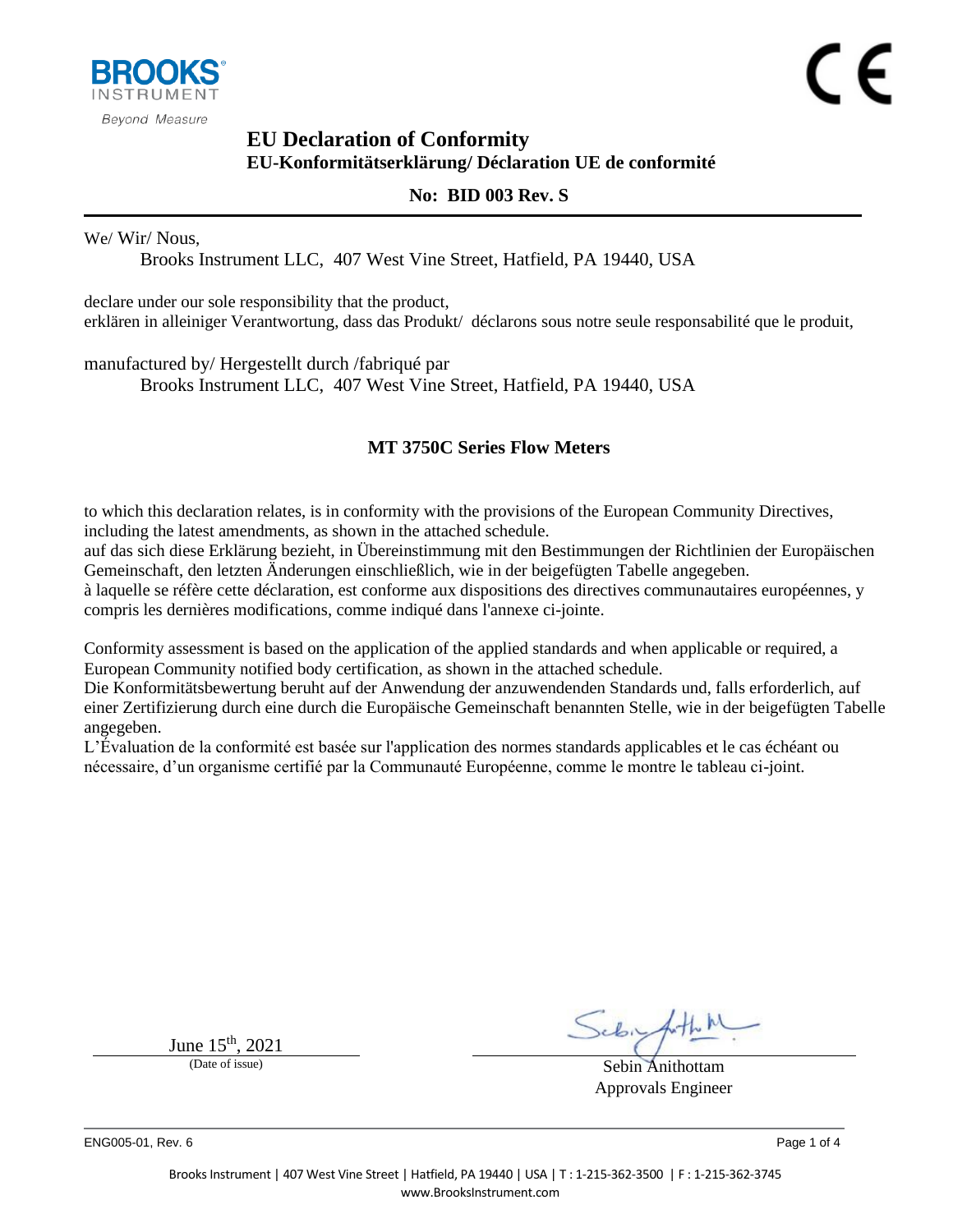

## **EU Declaration of Conformity EU-Konformitätserklärung/ Déclaration UE de conformité No: BID [003](#page-0-0) Rev. [S](#page-0-1)**

| Directive/Richtlinie/Directive |                                                                                                        | harmonized standards<br>harmonisierte Normen<br>normes harmonisées                                                                                                                                                                                                                                                                           | Marking<br>Kennzeichen<br>Repères |
|--------------------------------|--------------------------------------------------------------------------------------------------------|----------------------------------------------------------------------------------------------------------------------------------------------------------------------------------------------------------------------------------------------------------------------------------------------------------------------------------------------|-----------------------------------|
| 2014/30/EU<br>#                | Electromagnetic Compatibility<br>Elektromagnetische Verträglichkeit<br>Compatibilité électromagnétique | EN 61326-1: 2013                                                                                                                                                                                                                                                                                                                             |                                   |
| 2014/68/EU                     | Pressure Equipment Directive/<br>Druckgeräterichtlinie/Directive<br>Equipements sous pression          | This product family falls under Sound Engineering Practice<br>(SEP) according to Article 4.3 of the directive.<br>Diese Produktfamilie fällt unter Sound Engineering Practice<br>(SEP) gemäß Artikel 4.3 der Richtlinie.<br>Cette famille de produit relève Sound Engineering Practice<br>(SEP) conformément à l'article 4.3 de la directive | n.a                               |
| 2011/65/EU<br>2015/863         | RoHS Directive / RoHS-Richtlinie<br>Directive RoHS                                                     | EN 63000:2018                                                                                                                                                                                                                                                                                                                                |                                   |

# Reed Switch version is outside the scope of EMC Directive

| Directive/Richtlinie/Directive |                                          | Category  | Certificate      | harmonized standards                         | Marking                       |
|--------------------------------|------------------------------------------|-----------|------------------|----------------------------------------------|-------------------------------|
|                                |                                          | Kategorie | Zertifikat       | harmonisierte Normen                         | Kennzeichen                   |
|                                |                                          | Catégorie | Certificat       | normes harmonisées                           | Repères                       |
| 2014/34/EU                     | <b>ATEX Directive</b>                    | II 2 G    | <b>KEMA</b>      | EN 60079-0: 2006, EN 60079-11: 2007,         | $\mathcal{C} \epsilon_{0344}$ |
|                                | <b>ATEX Richtlinie</b><br>Directive ATEX |           | 01ATEX1033       | EN 61241-0: 2006, EN 61241-1: 2004,          |                               |
|                                |                                          |           |                  | EN 61241-11: 2006<br>(Note 1)                |                               |
|                                |                                          | II $2$ GD | <b>KEMA</b>      | EN 60079-0: 2006, EN 60079-1: 2004,          | $\mathsf{CE}_{0344}$          |
|                                |                                          |           | 01ATEX2174       | EN 61241-0: 2006, EN 61241-1: 2004 (Note 2)  |                               |
|                                |                                          | II $2$ GD | <b>KEMA</b>      | EN 60079-0: 2006, EN 60079-11: 2007          |                               |
|                                |                                          |           | 02ATEX1126       | EN 61241-0: 2006, EN 61241-11: 2006 (Note 3) | $C_{0344}$                    |
|                                |                                          | II 2 G    | <b>DEKRA</b>     | EN ISO 80079-36: 2016                        |                               |
|                                |                                          | II $2D$   | 203104000-1604 X | EN ISO 80079-37: 2016                        |                               |

EC type Examinations and Quality Assurance

Notified Body/ Benannte Stelle/ Organisme notifié : DEKRA Certification B.V. - 0344

Note 1: A review against the standards/ Eine Überprüfung in Bezug auf die Normen / Un examen par rapport aux normes EN60079-0:2012+A11:2013, EN60079-11:2012, EN60079-31:2014,

shows no significant changes relevant to this equipment. Hence the standards /

zeigt keine signifikanten Veränderungen als relevant für dieses Gerät. Daher sind die Normen/

ne montre pas de changements significatifs relatif à cet équipement. D'où les normes

EN 60079-0: 2006, EN 60079-11: 2007, EN 61241-0:2006, EN 61241-1: 2004

continues to represent "State of the Art"/ weiterhin als "State of the Art" zu vertreten/ continuent de représenter les "règles de l'art"

Note 2: A review against the standards/ Eine Überprüfung in Bezug auf die Normen / Un examen par rapport aux normes EN60079-0:2012+A11:2013, EN60079-1:2014, EN60079-31:2014,

shows no significant changes relevant to this equipment. Hence the standards /

zeigt keine signifikanten Veränderungen als relevant für dieses Gerät. Daher sind die Normen/

ne montre pas de changements significatifs relatif à cet équipement. D'où les normes

EN 60079-0: 2006, EN 60079-1: 2004, EN 61241-0: 2006, EN 61241-1: 2004

continues to represent "State of the Art"/ weiterhin als "State of the Art" zu vertreten/ continuent de représenter les "règles de l'art"

Note 3: A review against the standards/ Eine Überprüfung in Bezug auf die Normen / Un examen par rapport aux normes EN60079-0:2012+A11:2013, EN60079-11:2012, EN60079-31:2014,

shows no significant changes relevant to this equipment. Hence the standards /

zeigt keine signifikanten Veränderungen als relevant für dieses Gerät. Daher sind die Normen/

ne montre pas de changements significatifs relatif à cet équipement. D'où les normes

EN 60079-0: 2006, EN 60079-11: 2007, EN 61241-0: 2006, EN61241-11: 2006

continues to represent "State of the Art"/ weiterhin als "State of the Art" zu vertreten/ continuent de représenter les "règles de l'art"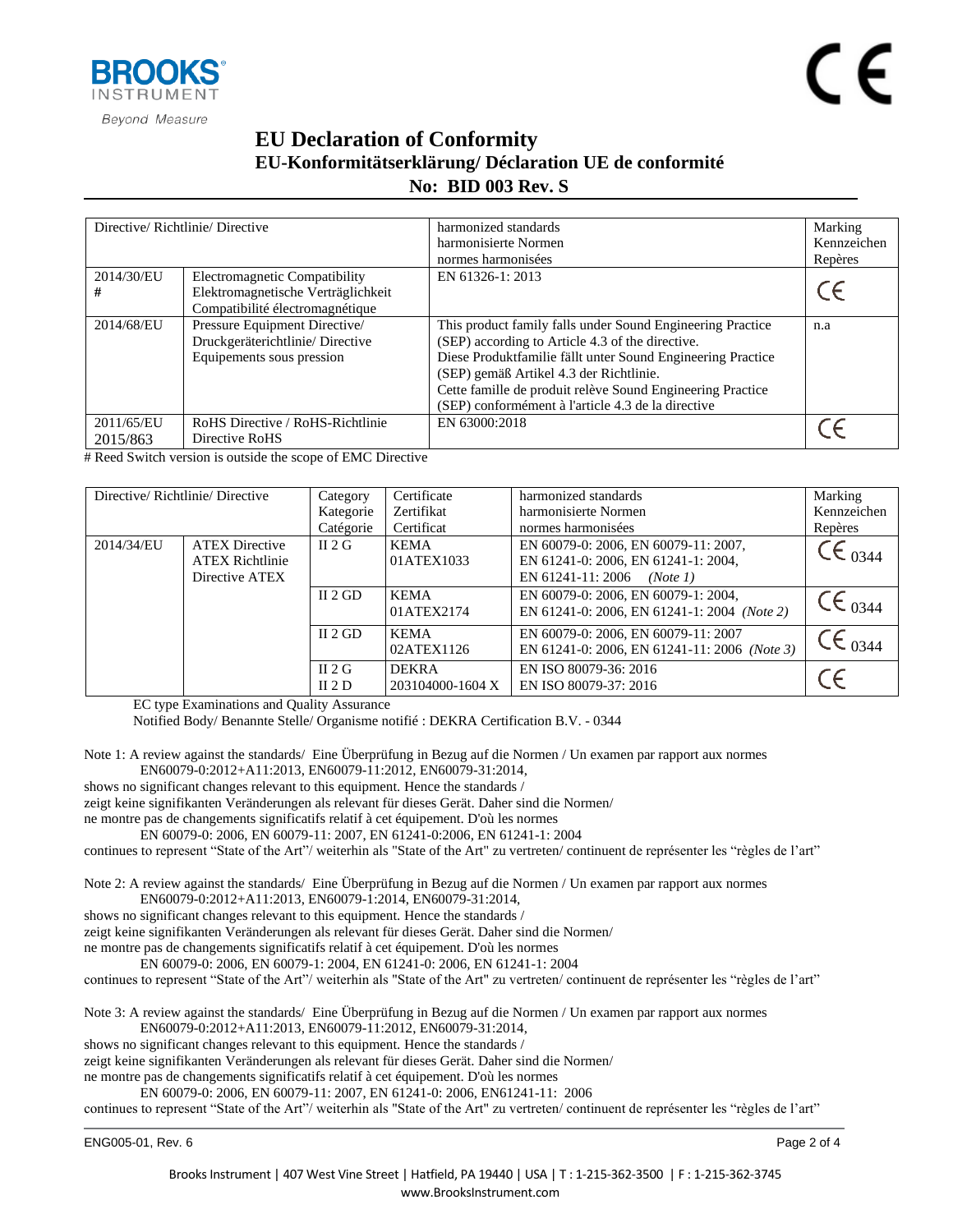

### EU-verklaring van overeenstemming Declaración de conformidad de la UE**/** Declaração de Conformidade da UE **No: BID [003](#page-0-0) Rev. [S](#page-0-1)**

Wij/ Nosotros/ Nós,

Brooks Instrument B.V. Einsteinstraat 53, 3902 HN Veenendaal, The Netherlands

verklaren onder eigen verantwoordelijkheid dat het product, declaramos bajo nuestra única responsabilidad que el producto/ declaramos sob nossa única responsabilidade que o produto,

gemaakt door/ fabricado por/ fabricado por

Brooks Instrument LLC, 407 West Vine Street, Hatfield, PA 19440, USA

### **[MT 3750C Series Flow Meters](#page-0-2)**

waarop deze verklaring betrekking heeft, in overeenstemming is met de bepalingen in de richtlijnen van de Europese Gemeenschap, met inbegrip van de meest recente wijzigingen, zoals weergegeven in onderstaand schema.

a la que se refiere esta declaración, está de acuerdo con las disposiciones de las directivas comunitarias europeas, incluidas las últimas modificaciones, como se muestra en el anexo.

a que se refere esta declaração, está em conformidade com as disposições das directivas comunitárias europeias, incluindo as últimas alterações, como mostra a tabela anexa.

Beoordeling van de conformiteit is gebaseerd op de toepassing van de geharmoniseerde normen en, indien van toepassing of vereist, certificering door een aangemelde instantie van de Europese Unie, zoals weergegeven in onderstaand schema.

Evaluación de la conformidad se basa en la aplicación de las normas aplicadas y cuando corresponda o se requiera, una Comunidad Europea notificó a la certificación del cuerpo, como se muestra en el anexo.

Avaliação da conformidade é baseada na aplicação das normas aplicadas e, quando aplicável ou necessário, a Comunidade Europeia certificação do organismo notificado, como mostra a tabela anexa.